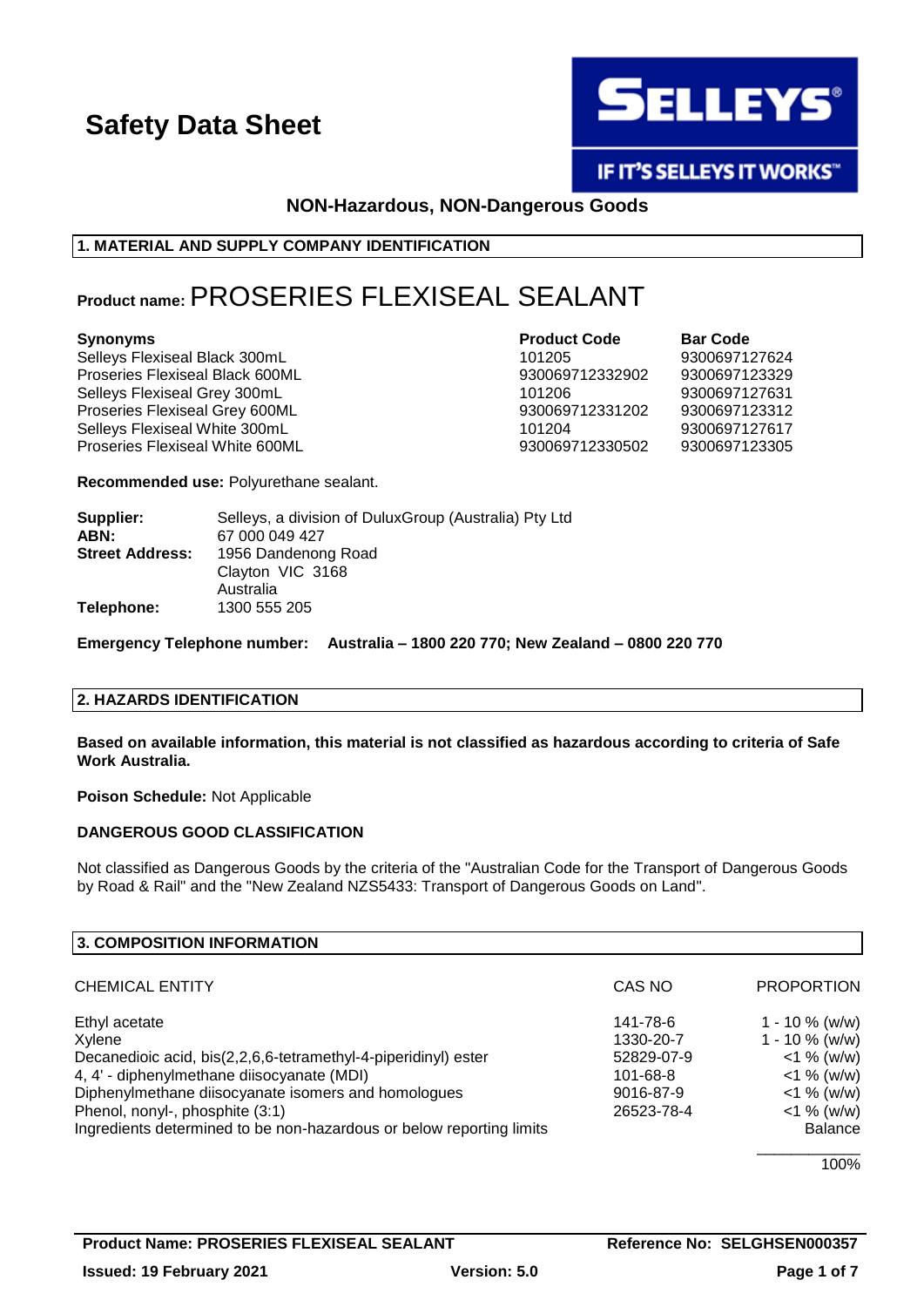**SELLEYS®** 

# **IF IT'S SELLEYS IT WORKS"**

# **4. FIRST AID MEASURES**

If poisoning occurs, contact a doctor or Poisons Information Centre (Phone Australia 131 126, New Zealand 0800 764 766).

**Inhalation:** Remove victim from exposure - avoid becoming a casualty. Remove contaminated clothing and loosen remaining clothing. Allow patient to assume most comfortable position and keep warm. Keep at rest until fully recovered. Seek medical advice if effects persist.

**Skin Contact:** If skin or hair contact occurs, remove contaminated clothing and flush skin and hair with running water. If swelling, redness, blistering or irritation occurs seek medical assistance.

**Eye contact:** If in eyes wash out immediately with water. In all cases of eye contamination it is a sensible precaution to seek medical advice.

**Ingestion:** Rinse mouth with water. If swallowed, do NOT induce vomiting. Give a glass of water to drink. Never give anything by the mouth to an unconscious patient. If vomiting occurs give further water. Seek medical advice.

**PPE for First Aiders:** Wear safety shoes, overalls, gloves, safety glasses, respirator. Use with adequate ventilation. If inhalation risk exists wear organic vapour/particulate respirator meeting the requirements of AS/NZS 1715 and AS/NZS 1716. Available information suggests that gloves made from nitrile rubber should be suitable for intermittent contact. However, due to variations in glove construction and local conditions, the user should make a final assessment. Always wash hands before smoking, eating, drinking or using the toilet. Wash contaminated clothing and other protective equipment before storing or re-using.

**Notes to physician:** Treat symptomatically.

## **5. FIRE FIGHTING MEASURES**

**Hazchem Code:** Not applicable.

**Suitable extinguishing media:** If material is involved in a fire use water fog (or if unavailable fine water spray), alcohol resistant foam, standard foam, dry agent (carbon dioxide, dry chemical powder).

**Specific hazards:** Combustible material.

**Fire fighting further advice:** On burning or decomposing may emit toxic fumes. Fire fighters to wear selfcontained breathing apparatus and suitable protective clothing if risk of exposure to vapour or products of combustion or decomposition.

## **6. ACCIDENTAL RELEASE MEASURES**

## **SMALL SPILLS**

Wear protective equipment to prevent skin and eye contamination. Avoid inhalation of vapours or dust. Wipe up with absorbent (clean rag or paper towels). Collect and seal in properly labelled containers or drums for disposal.

## **LARGE SPILLS**

Clear area of all unprotected personnel. Slippery when spilt. Avoid accidents, clean up immediately. Wear protective equipment to prevent skin and eye contamination and the inhalation of dust. Work up wind or increase ventilation. Cover with damp absorbent (inert material, sand or soil). Sweep or vacuum up, but avoid generating dust. Collect and seal in properly labelled containers or drums for disposal. If contamination of crops, sewers or waterways has occurred advise local emergency services.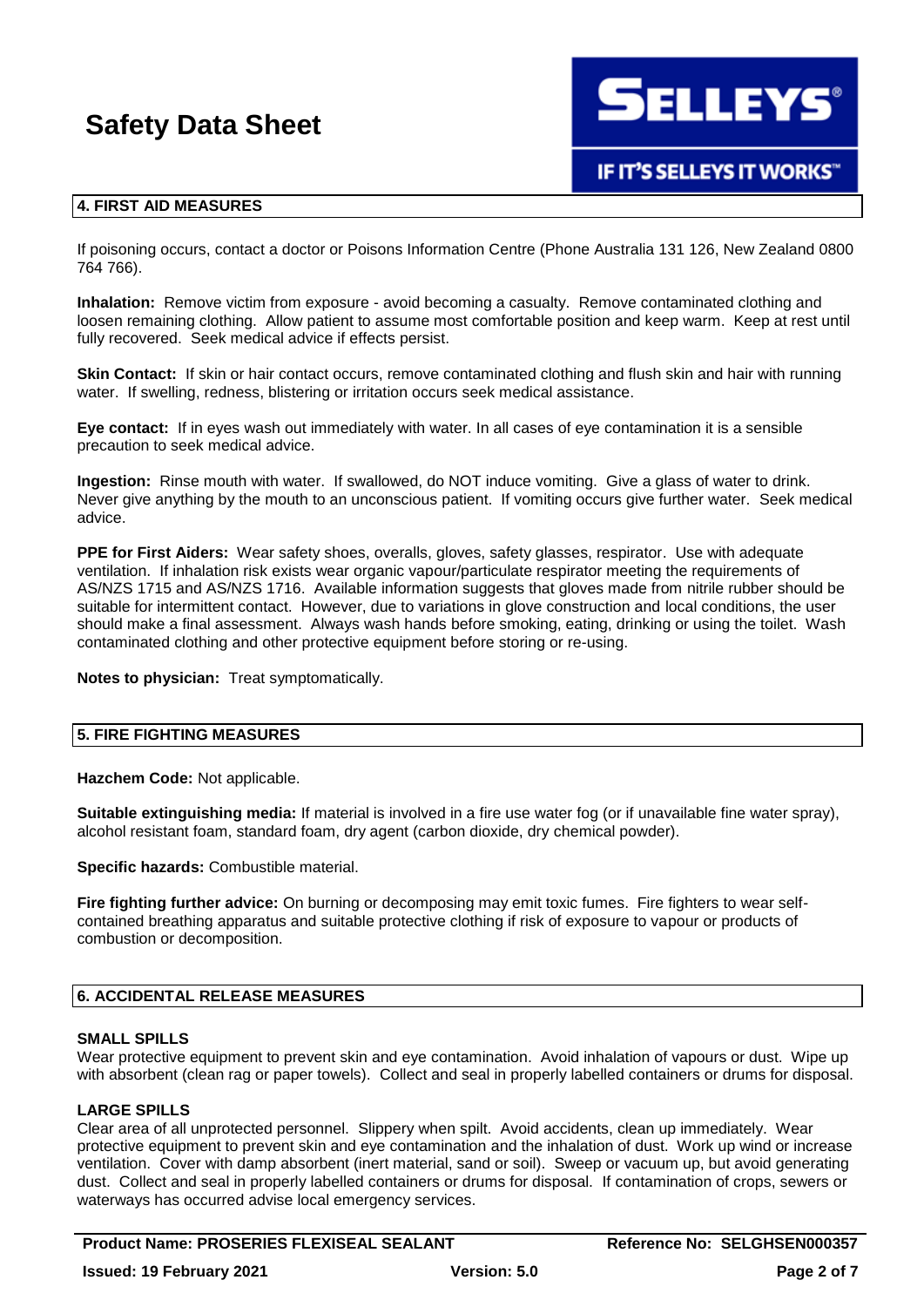

# **Dangerous Goods - Initial Emergency Response Guide No:** Not applicable

### **7. HANDLING AND STORAGE**

**Handling:** Avoid eye contact and repeated or prolonged skin contact. Avoid inhalation of dust.

**Storage:** Store in a cool, dry, well-ventilated place and out of direct sunlight. Store away from foodstuffs. Store away from incompatible materials described in Section 10. Store away from sources of heat and/or ignition. Keep container standing upright. Keep containers closed when not in use - check regularly for spills.

# **8. EXPOSURE CONTROLS / PERSONAL PROTECTION**

#### **National occupational exposure limits:**

|                                                       | TWA |       | STEL |       | <b>NOTICES</b> |
|-------------------------------------------------------|-----|-------|------|-------|----------------|
|                                                       | ppm | mq/m3 | ppm  | mq/m3 |                |
| Ethyl acetate<br>Methylene bisphenyl isocyanate (MDI) | 200 | 720   | 400  | 1440  | ۰              |
| Xvlene                                                | 80  | 350   | 150  | 655   |                |

As published by Safe Work Australia.

TWA - The time-weighted average airborne concentration over an eight-hour working day, for a five-day working week over an entire working life.

STEL (Short Term Exposure Limit) - the average airborne concentration over a 15 minute period which should not be exceeded at any time during a normal eight-hour workday.

These Exposure Standards are guides to be used in the control of occupational health hazards. All atmospheric contamination should be kept to as low a level as is workable. These exposure standards should not be used as fine dividing lines between safe and dangerous concentrations of chemicals. They are not a measure of relative toxicity.

If the directions for use on the product label are followed, exposure of individuals using the product should not exceed the above standard. The standard was created for workers who are routinely, potentially exposed during product manufacture.

**Biological Limit Values:** As per the "National Model Regulations for the Control of Workplace Hazardous Substances (Safe Work Australia)" the ingredients in this material do not have a Biological Limit Allocated.

**Engineering Measures:** Ensure ventilation is adequate to maintain air concentrations below Exposure Standards. Use only in well ventilated areas. Avoid generating and inhaling dusts. Use with local exhaust ventilation or while wearing dust mask. Vapour heavier than air - prevent concentration in hollows or sumps. Do NOT enter confined spaces where vapour may have collected.

**Personal Protection Equipment:** SAFETY SHOES, OVERALLS, GLOVES, SAFETY GLASSES, RESPIRATOR.

Wear safety shoes, overalls, gloves, safety glasses, respirator. Use with adequate ventilation. If inhalation risk exists wear organic vapour/particulate respirator meeting the requirements of AS/NZS 1715 and AS/NZS 1716. Available information suggests that gloves made from nitrile rubber should be suitable for intermittent contact. However, due to variations in glove construction and local conditions, the user should make a final assessment. Always wash hands before smoking, eating, drinking or using the toilet. Wash contaminated clothing and other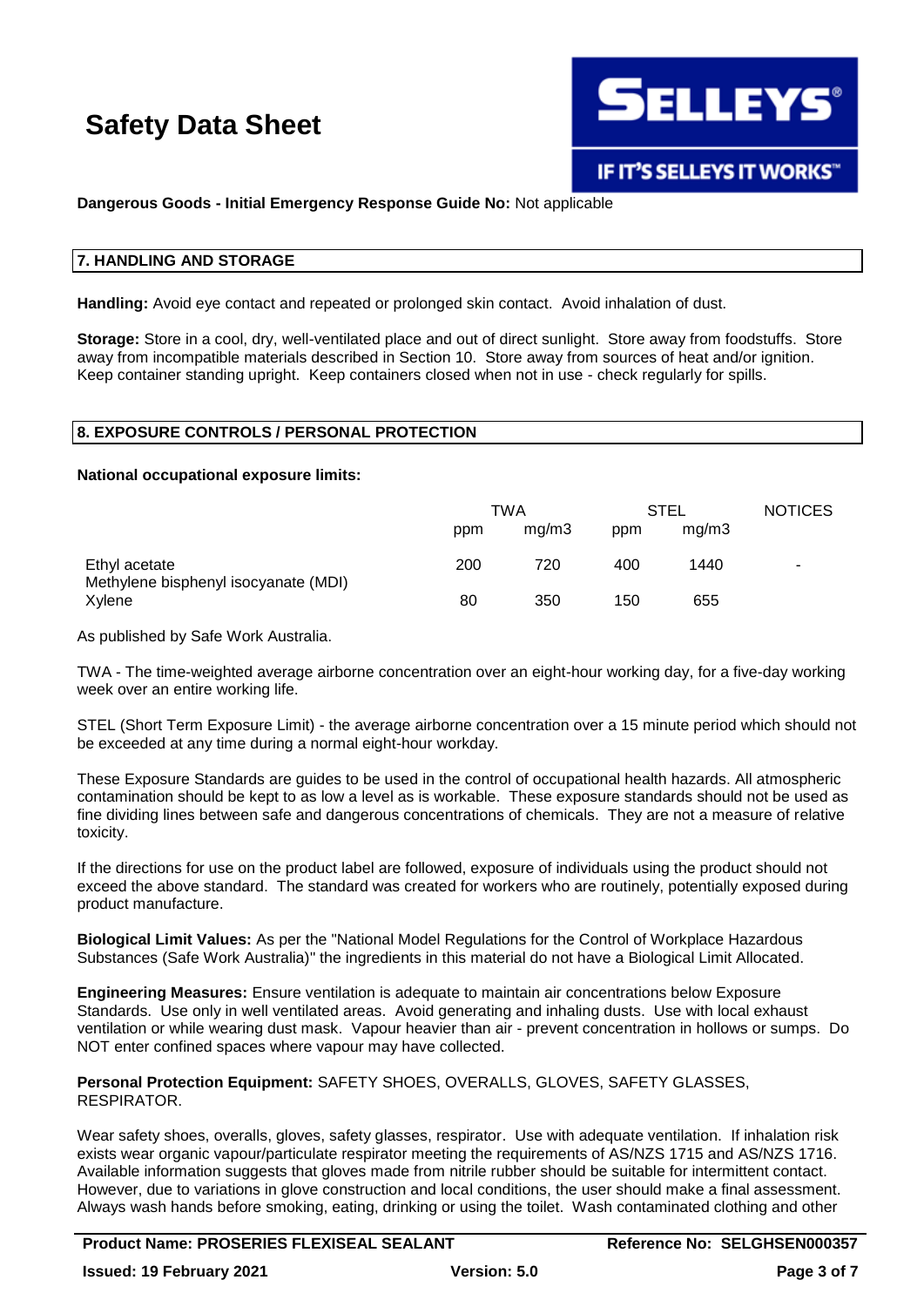

protective equipment before storing or re-using.

**Hygiene measures:** Keep away from food, drink and animal feeding stuffs. When using do not eat, drink or smoke. Wash hands prior to eating, drinking or smoking. Avoid contact with clothing. Avoid eye contact and repeated or prolonged skin contact. Avoid inhalation of dust. Ensure that eyewash stations and safety showers are close to the workstation location.

## **9. PHYSICAL AND CHEMICAL PROPERTIES**

| Form:<br>Colour:<br>Odour:              | Paste<br>Various<br>Characteristic |                                                                                            |
|-----------------------------------------|------------------------------------|--------------------------------------------------------------------------------------------|
| Solubility:                             |                                    | Insoluble in water. Reacts with water. Uncured material<br>is soluble in organic solvents. |
| <b>Specific Gravity:</b>                |                                    | 1.33                                                                                       |
| <b>Relative Vapour Density (air=1):</b> |                                    | >1                                                                                         |
| Vapour Pressure (20 °C):                |                                    | N Av                                                                                       |
| Flash Point (°C):                       |                                    | N App                                                                                      |
| Flammability Limits (%):                |                                    | N App                                                                                      |
| Autoignition Temperature (°C):          |                                    | N Av                                                                                       |
| Melting Point/Range (°C):               |                                    | N Av                                                                                       |
| Boiling Point/Range (°C):               |                                    | N Av                                                                                       |
| pH:                                     |                                    | N App                                                                                      |
| <b>Viscosity:</b>                       |                                    | $50.000 - 135.000$ cPs                                                                     |
| Total VOC (g/Litre):                    |                                    | 90.44 g/L (Directive 2010/75/EC: 6.80%)                                                    |

(Typical values only - consult specification sheet)  $N Av = Not available, N App = Not applicable$ 

# **10. STABILITY AND REACTIVITY**

**Chemical stability:** This material is thermally stable when stored and used as directed.

**Conditions to avoid:** Elevated temperatures and sources of ignition.

**Incompatible materials:** Oxidising agents.

**Hazardous decomposition products:** Oxides of carbon and nitrogen, smoke and other toxic fumes.

**Hazardous reactions:** No known hazardous reactions.

#### **11. TOXICOLOGICAL INFORMATION**

No adverse health effects expected if the product is handled in accordance with this Safety Data Sheet and the product label. Symptoms or effects that may arise if the product is mishandled and overexposure occurs are:

### **Acute Effects**

**Inhalation:** Material may be an irritant to mucous membranes and respiratory tract.

**Skin contact:** Contact with skin may result in irritation.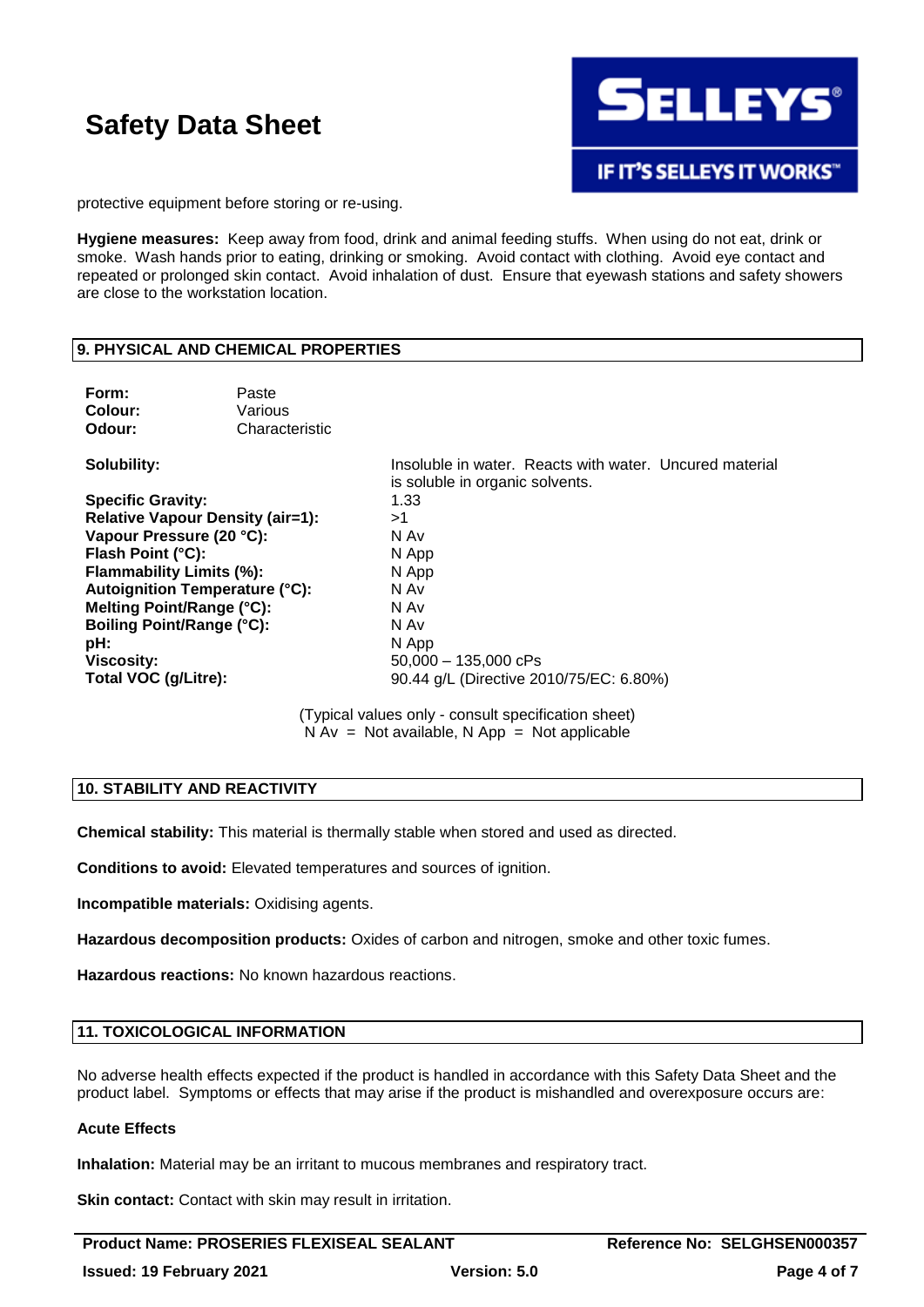

IF IT'S SELLEYS IT WORKS"

**Ingestion:** Swallowing can result in nausea, vomiting and irritation of the gastrointestinal tract.

**Eye contact:** May be an eye irritant. Exposure to the dust may cause discomfort due to particulate nature. May cause physical irritation to the eyes.

### **Acute toxicity**

**Inhalation:** This material has been classified as non-hazardous. Acute toxicity estimate (based on ingredients):  $LC50 > 5$  mg/L

**Skin contact:** This material has been classified as non-hazardous. Acute toxicity estimate (based on ingredients): >2,000 mg/Kg bw

**Ingestion:** This material has been classified as non-hazardous. Acute toxicity estimate (based on ingredients): >2,000 mg/Kg bw

**Corrosion/Irritancy:** Eye: this material has been classified as not corrosive or irritating to eyes. Skin: this material has been classified as not corrosive or irritating to skin.

**Sensitisation:** Inhalation: this material has been classified as not a respiratory sensitiser. Skin: this material has been classified as not a skin sensitiser.

**Aspiration hazard:** This material has been classified as non-hazardous.

**Specific target organ toxicity (single exposure):** This material has been classified as non-hazardous.

#### **Chronic Toxicity**

**Mutagenicity:** This material has been classified as non-hazardous.

**Carcinogenicity:** This material has been classified as non-hazardous.

**Reproductive toxicity (including via lactation):** This material has been classified as non-hazardous.

**Specific target organ toxicity (repeat exposure):** This material has been classified as non-hazardous.

#### **12. ECOLOGICAL INFORMATION**

Avoid contaminating waterways.

**Acute aquatic hazard:** This material has been classified as non-hazardous. Acute toxicity estimate (based on ingredients): >100 mg/L

**Long-term aquatic hazard:** This material has been classified as a Category Chronic 4 Hazard (9.1D New Zealand). Non-rapidly or rapidly degradable substance for which there are adequate chronic toxicity data available OR in the absence of chronic toxicity data, Acute toxicity estimate (based on ingredients): 10 - 100 mg/L, where the substance is not rapidly degradable and/or BCF  $\geq$  500 and/or log K<sub>ow</sub>  $\geq$  4.

**Ecotoxicity:** No information available.

**Persistence and degradability:** No information available.

**Bioaccumulative potential:** No information available.

**Mobility:** No information available.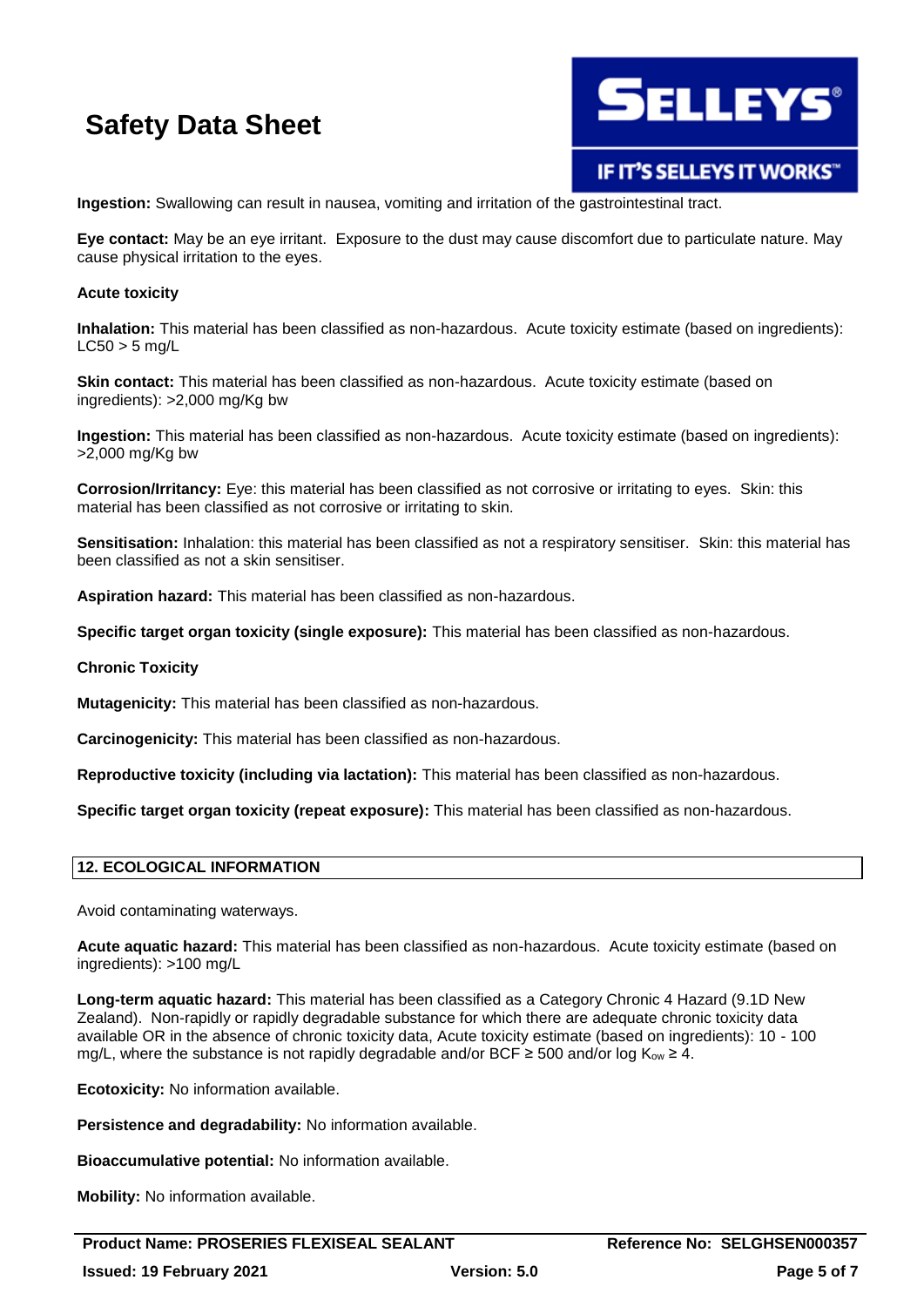

## **13. DISPOSAL CONSIDERATIONS**

Persons conducting disposal, recycling or reclamation activities should ensure that appropriate personal protection equipment is used, see "Section 8. Exposure Controls and Personal Protection" of this SDS.

If possible material and its container should be recycled. If material or container cannot be recycled, dispose in accordance with local, regional, national and international Regulations.

#### **14. TRANSPORT INFORMATION**

#### **ROAD AND RAIL TRANSPORT**

Not classified as Dangerous Goods by the criteria of the "Australian Code for the Transport of Dangerous Goods by Road & Rail" and the "New Zealand NZS5433: Transport of Dangerous Goods on Land".

#### **MARINE TRANSPORT**

Not classified as Dangerous Goods by the criteria of the International Maritime Dangerous Goods Code (IMDG Code) for transport by sea.

#### **AIR TRANSPORT**

Not classified as Dangerous Goods by the criteria of the International Air Transport Association (IATA) Dangerous Goods Regulations for transport by air.

#### **15. REGULATORY INFORMATION**

#### **This material is not subject to the following international agreements:**

Montreal Protocol (Ozone depleting substances) The Stockholm Convention (Persistent Organic Pollutants) The Rotterdam Convention (Prior Informed Consent) Basel Convention (Hazardous Waste) International Convention for the Prevention of Pollution from Ships (MARPOL)

#### **This material/constituent(s) is covered by the following requirements:**

• All components of this product are listed on or exempt from the Australian Inventory of Industrial Chemicals (AIIC).

• All components of this product are listed on or exempt from the New Zealand Inventory of Chemical (NZIoC).

**HSNO Group Standard:** HSR002679 - Surface Coatings and Colourants (Toxic [6.7]) Group Standard

#### **16. OTHER INFORMATION**

Reason for issue: Revised

This Safety Data Sheet has been prepared by Chemical Data Services Pty Ltd (chemdata.com.au) on behalf of its client.

Safety Data Sheets are updated frequently. Please ensure that you have a current copy.

This SDS summarises at the date of issue our best knowledge of the health and safety hazard information of the product, and in particular how to safely handle and use the product in the workplace. Since DuluxGroup (Australia) Pty Ltd and DuluxGroup (New Zealand) Pty Ltd cannot anticipate or control the conditions under which the product may be used, each user must, prior to usage, review this SDS in the context of how the user intends to handle and use the product in the workplace.